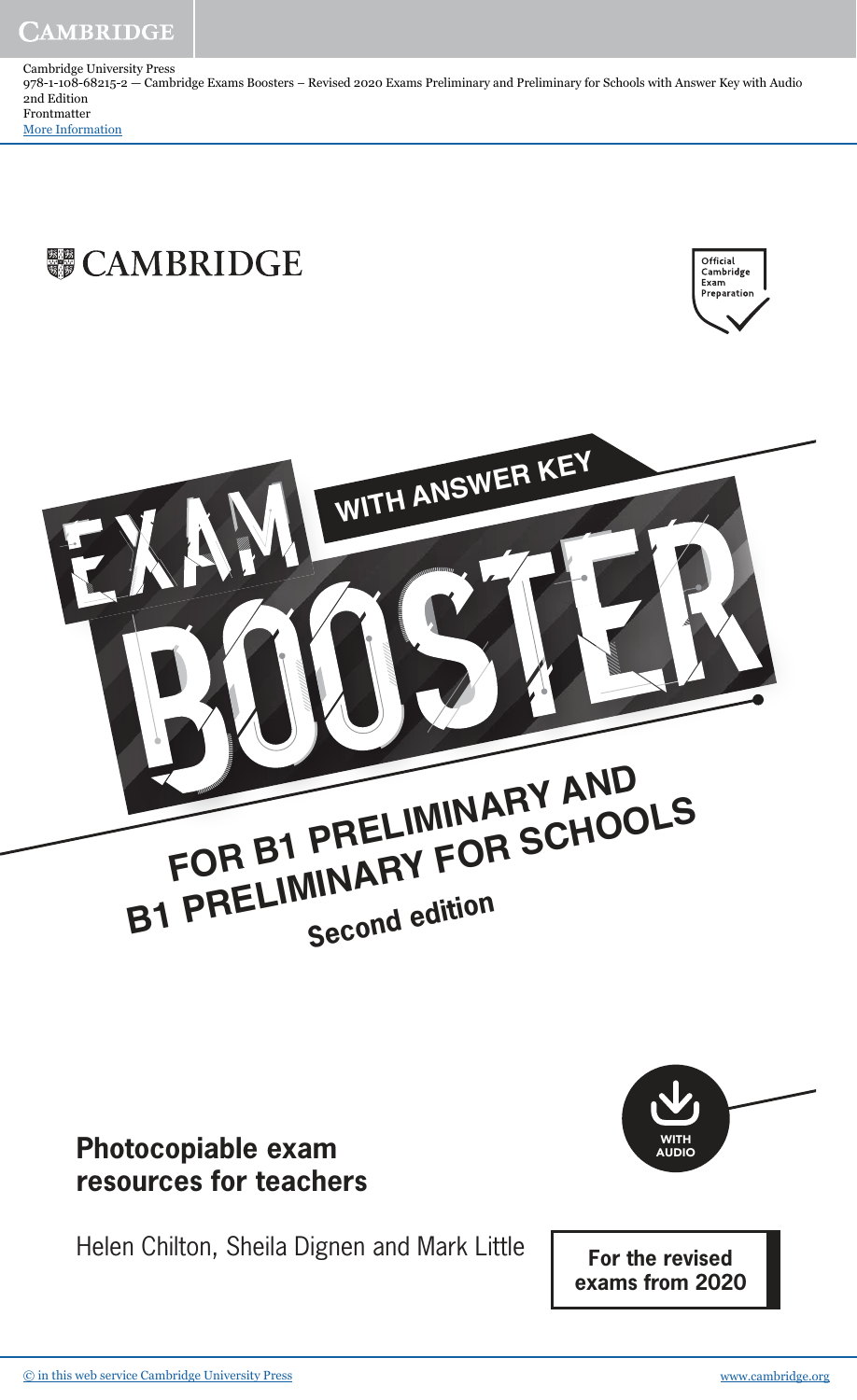Cambridge University Press 978-1-108-68215-2 — Cambridge Exams Boosters – Revised 2020 Exams Preliminary and Preliminary for Schools with Answer Key with Audio 2nd Edition Frontmatter

[More Information](www.cambridge.org/9781108682152)

#### **Cambridge University Press** www.cambridge.org/elt

#### **Cambridge Assessment English** www.cambridgeenglish.org

Information on this title: www.cambridge.org/9781108682152

© Cambridge University Press and Cambridge Assessment 2020

This publication is in copyright. Subject to statutory exception and to the provisions of relevant collective licensing agreements, no reproduction of any part may take place without the written permission of Cambridge University Press.

First published 2020

20 19 18 17 16 15 14 13 12 11 10 9 8 7 6 5 4 3 2 1

Printed in XXXX by XXXX

A catalogue record for this publication is available from the British Library

#### ISBN 978-1-108-68215-2

Additional resources for this publication at www.cambridge.org/b1preliminarybooster

The publishers have no responsibility for the persistence or accuracy of URLs for external or third-party internet websites referred to in this publication, and do not guarantee that any content on such websites is, or will remain, accurate or appropriate. Information regarding prices, travel timetables, and other factual information given in this work is correct at the time of first printing but the publishers do not guarantee the accuracy of such information thereafter.

It is normally necessary for written permission for copying to be obtained in advance from a publisher.

The normal requirements are waived here and it is not necessary to write to Cambridge University Press for permission for an individual teacher to make copies for use within his or her own classroom. Only those pages that carry the wording '© Cambridge University Press and Cambridge Assessment 2020 Photocopiable' may be copied.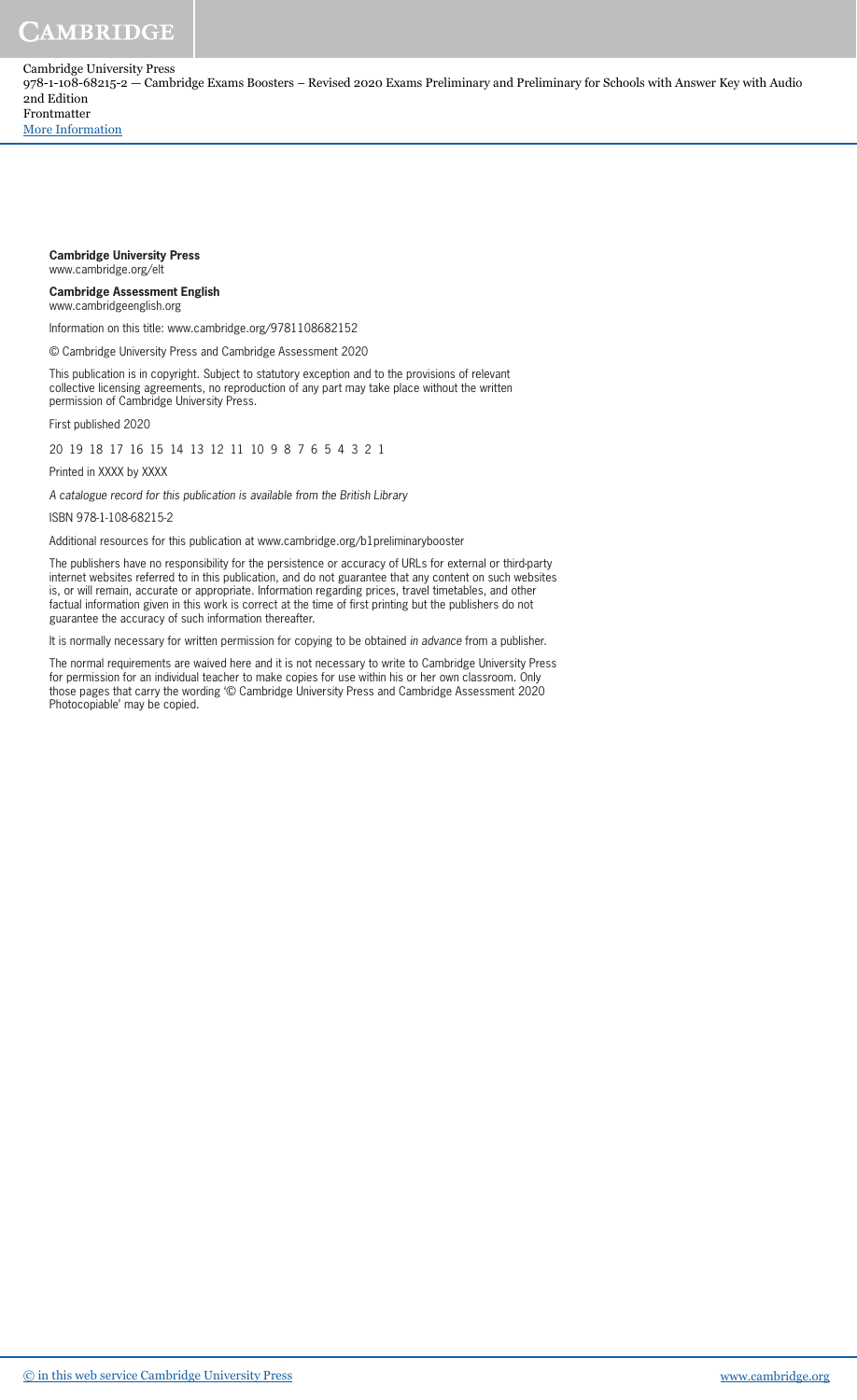Cambridge University Press 978-1-108-68215-2 — Cambridge Exams Boosters – Revised 2020 Exams Preliminary and Preliminary for Schools with Answer Key with Audio 2nd Edition Frontmatter [More Information](www.cambridge.org/9781108682152)

## **ContEntS**

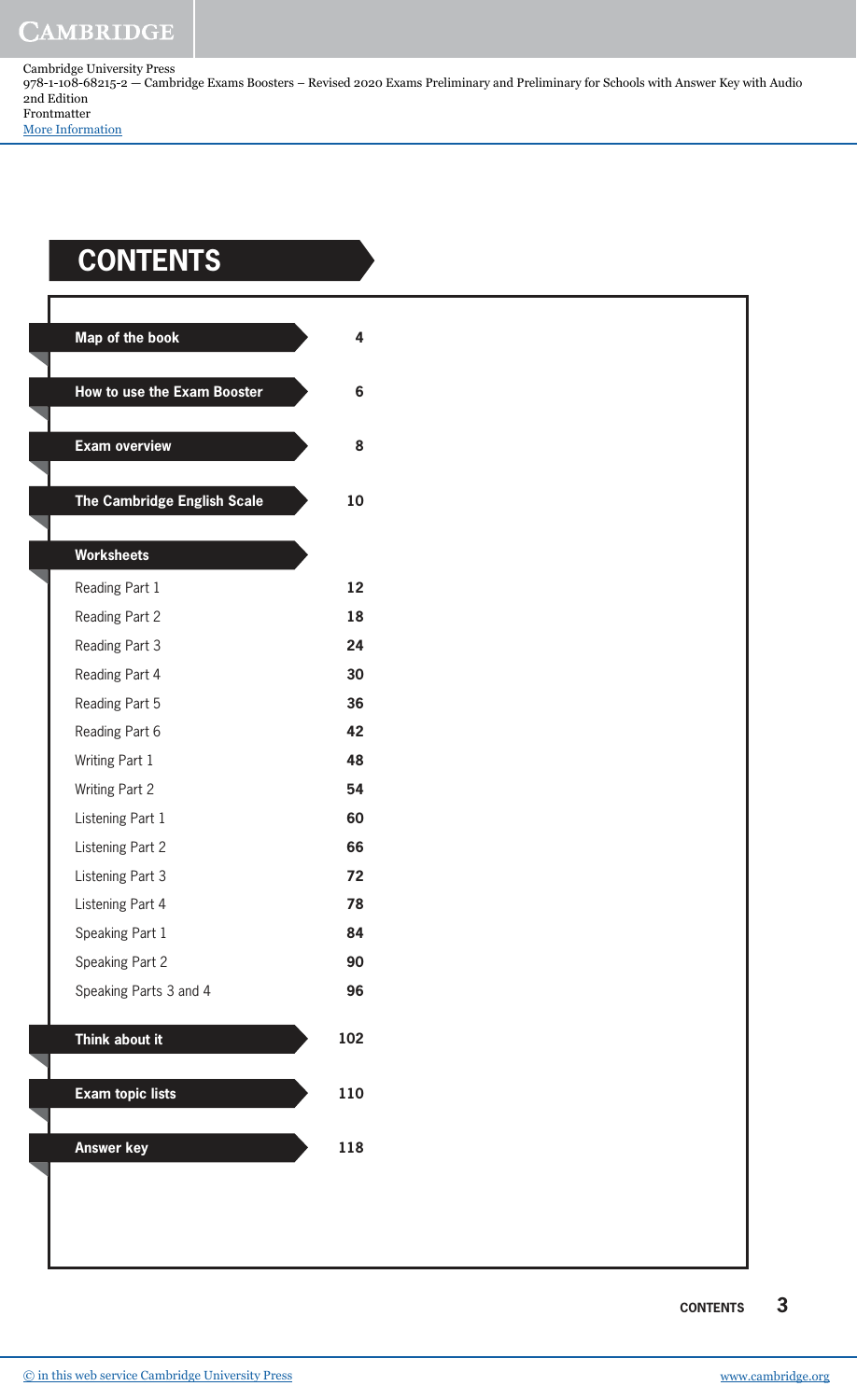Cambridge University Press 978-1-108-68215-2 — Cambridge Exams Boosters – Revised 2020 Exams Preliminary and Preliminary for Schools with Answer Key with Audio 2nd Edition Frontmatter

[More Information](www.cambridge.org/9781108682152)

## **MAP oF tHE BooK**

| <b>Daily life</b><br>Present simple and<br>present continuous<br>Making questions                     | <b>Social interaction</b><br>Phrasal verbs (arrangements)<br>Making arrangements                                 | <b>Hobbies and leisure</b><br>Talking about leisure<br>activities<br>Structuring a discussion |
|-------------------------------------------------------------------------------------------------------|------------------------------------------------------------------------------------------------------------------|-----------------------------------------------------------------------------------------------|
| Health, medicine and<br>exercise<br>Health vocabulary<br>Opinions and advice                          | <b>Free time</b><br>Talking about free time<br>activities<br>Present perfect and past simple                     | <b>Travel and holidays</b><br>Holiday advice<br>Present and past tenses                       |
| <b>Places and buildings</b><br>Types of building<br>Asking for and giving<br>directions               | <b>Environment</b><br>Environment vocabulary<br>Will and going to                                                | <b>Sport</b><br>Adjectives + preposition<br>Sports definitions                                |
| <b>Education</b><br>Word order<br>Collocations                                                        | <b>Shopping and</b><br>services<br>Places in town<br>Matching sentences                                          | The natural world<br>Animals<br>Word order of<br>adjectives                                   |
| <b>Entertainment</b><br>and media<br>Short reviews<br>Writing a biography                             | <b>Transport</b><br><b>Travel definitions</b><br>Future forms review                                             | Weather<br>Extreme weather and<br>environments<br>Conditionals                                |
| People<br>People definitions<br>Prepositions                                                          | Health, medicine and<br>exercise<br>Auxiliary verbs<br>Health and fitness vocabulary<br>Giving advice about diet | <b>Clothes and accessories</b><br>Clothes and accessories<br>vocabulary<br>Linking words      |
| <b>Worksheet 1</b>                                                                                    | <b>Worksheet 2</b>                                                                                               | <b>Worksheet 3</b>                                                                            |
| <b>Shopping and</b><br>services<br>Clothes vocabulary<br>Writing an email                             | <b>People and relationships</b><br>Relationships vocabulary<br>Parts of an email                                 | Weather<br>Strong adjectives and<br>descriptive verbs<br>Conjunctions                         |
| <b>Food and drink</b><br>Food preparation words<br>Articles, countable and<br>uncountable quantifiers | <b>Entertainment and media</b><br>Features of a story<br>Narrative tenses                                        | <b>Travel and holidays</b><br>Time expressions<br>Phrasal verbs (travel)                      |
|                                                                                                       |                                                                                                                  |                                                                                               |

**4 MAP oF tHE BooK**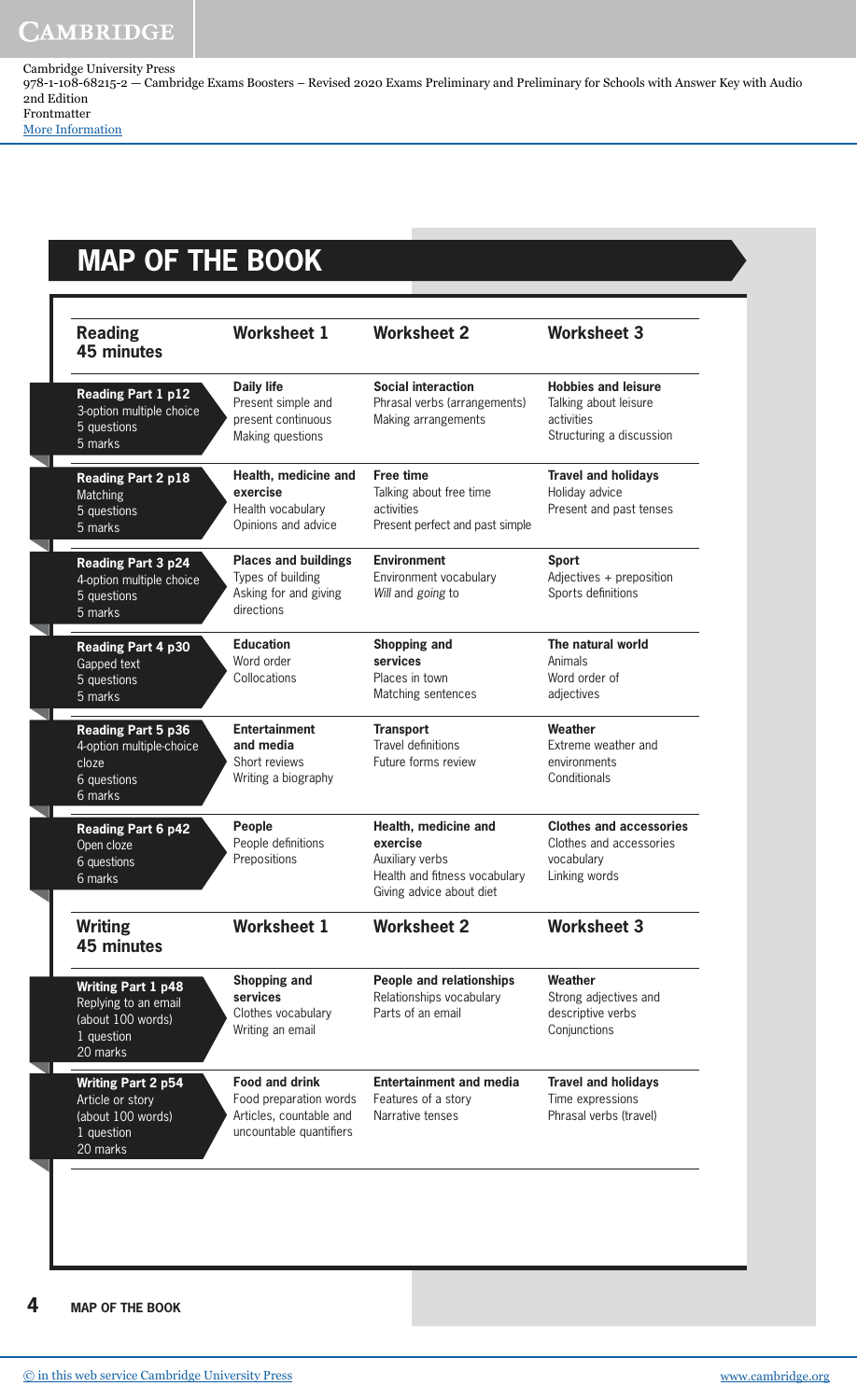Cambridge University Press 978-1-108-68215-2 — Cambridge Exams Boosters – Revised 2020 Exams Preliminary and Preliminary for Schools with Answer Key with Audio 2nd Edition Frontmatter

[More Information](www.cambridge.org/9781108682152)

| <b>Listening</b><br>30 minutes                                                                                 | <b>Worksheet 1</b>                                                                                    | <b>Worksheet 2</b>                                                                                      | <b>Worksheet 3</b>                                                                                           |
|----------------------------------------------------------------------------------------------------------------|-------------------------------------------------------------------------------------------------------|---------------------------------------------------------------------------------------------------------|--------------------------------------------------------------------------------------------------------------|
| Listening Part 1 p60<br>3-option multiple choice<br>7 short monologues/<br>dialogues<br>7 marks                | <b>Sport</b><br>Do, go and play<br>Comparatives and<br>superlatives                                   | <b>Travel and holidays</b><br>Airport vocabulary<br>Making comparisons                                  | The natural world<br>Landscape vocabulary<br>Adverbs                                                         |
| <b>Listening Part 2 p66</b><br>3-option multiple choice<br>6 short conversations<br>6 marks / questions        | <b>School life</b><br>School vocabulary<br>Linking words<br>Advantages and<br>disadvantages of school | <b>Leisure activities</b><br>Easily confused words<br>Conjunctions<br>Favourite free-time<br>activities | <b>Sports and games</b><br>Sports and games vocabulary<br>Relative pronouns                                  |
| <b>Listening Part 3 p72</b><br>Gap fill<br>6 questions<br>6 marks                                              | <b>Free time</b><br>Mixed-tense questions<br>Offers and promises                                      | <b>Shopping and services</b><br>Shopping vocabulary<br>Have/get something done                          | Health, medicine and<br>exercise<br>Parts of the body<br>-ing and $to$ + infinitive<br>Living a healthy life |
| <b>Listening Part 4 p78</b><br>3-option multiple choice<br>1 long interview<br>6 marks / questions             | <b>Personal feelings</b><br>Adjectives<br>-ing or -ed                                                 | <b>Daily life</b><br>Used to and past simple<br>Past and present routines                               | <b>City life</b><br>Compound nouns<br>Prefixes and suffixes                                                  |
| <b>Speaking</b><br>12 minutes                                                                                  | <b>Worksheet 1</b>                                                                                    | <b>Worksheet 2</b>                                                                                      | <b>Worksheet 3</b>                                                                                           |
| <b>Speaking Part 1 p84</b><br>Examiner asks questions<br>2-3 minutes                                           | <b>Daily life</b><br>Talking about you<br>Family vocabulary                                           | <b>Work and education</b><br>Job skills vocabulary<br>Modals of ability                                 | <b>Hobbies and leisure</b><br>Likes, dislikes and<br>preferences<br>Informal linking phrases                 |
| <b>Speaking Part 2 p90</b><br>Describing a photo<br>2-3 minutes                                                | <b>Transport</b><br>Prepositions of place<br>Managing a conversation                                  | <b>Travel and holidays</b><br>Guessing information<br><b>Expressing interest</b>                        | <b>House and home</b><br>Home vocabulary<br>Paraphrasing                                                     |
| <b>Speaking Parts 3</b><br>and 4 p96<br>Discussion task with pictures<br>and general conversation<br>7 minutes | <b>Shopping</b><br>Cause, effect and<br>purpose<br>Make and let                                       | <b>Food and drink</b><br>Asking for and making<br>suggestions<br>Ordering a meal                        | <b>Free time</b><br>Discussing opinions<br>So, such, too and enough                                          |
| Think about it p102                                                                                            |                                                                                                       |                                                                                                         |                                                                                                              |
| Exam topic lists p110                                                                                          |                                                                                                       |                                                                                                         |                                                                                                              |
| Answer key p118                                                                                                |                                                                                                       |                                                                                                         |                                                                                                              |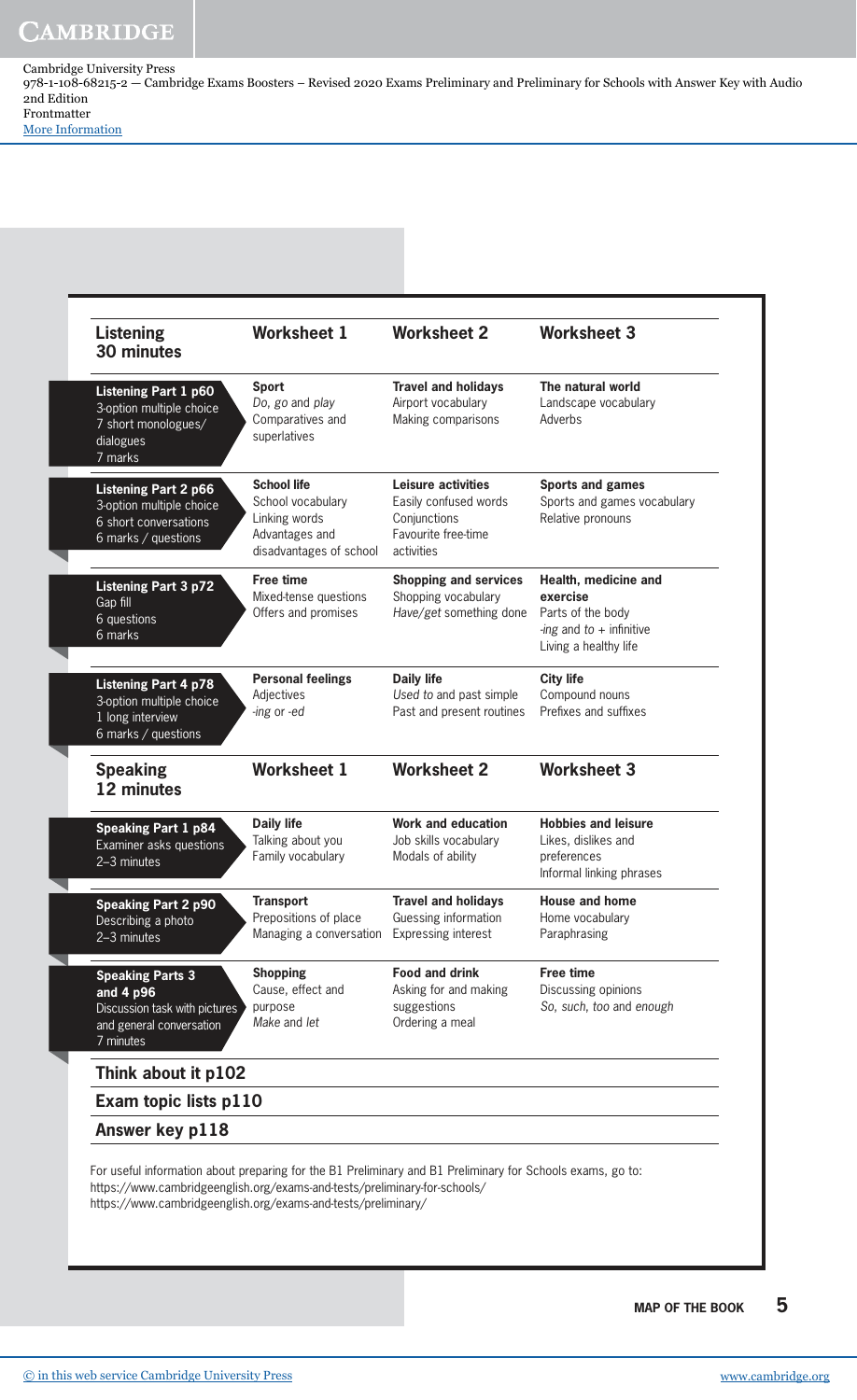Cambridge University Press 978-1-108-68215-2 — Cambridge Exams Boosters – Revised 2020 Exams Preliminary and Preliminary for Schools with Answer Key with Audio 2nd Edition Frontmatter

[More Information](www.cambridge.org/9781108682152)

## **HoW to USE tHE ExAM BooStER**

## Welcome to the Cambridge English

## **What is the Exam Booster?**

The Exam Booster provides focused exam practice of all parts of the Cambridge English: B1 Preliminary and Cambridge English: B1 Preliminary for Schools exam. Prepare your students for the exam, ensuring they gain the confidence, skills and knowledge they need for exam day.

### **How can I use it?**

- Pick and choose the areas you want to practise at any time
- Use alongside a coursebook or on its own; in class or for homework
- Photocopy worksheets for ease of use
- Use it flexibly to best support your students

### **How is it structured?**

The Exam Booster contains 15 sections which follow the order of the exam: Reading Parts 1–6, Writing Parts 1–2, Listening Parts 1–4 and finally Speaking Parts 1–4.



#### **6 HoW to USE tHE ExAM BooStER**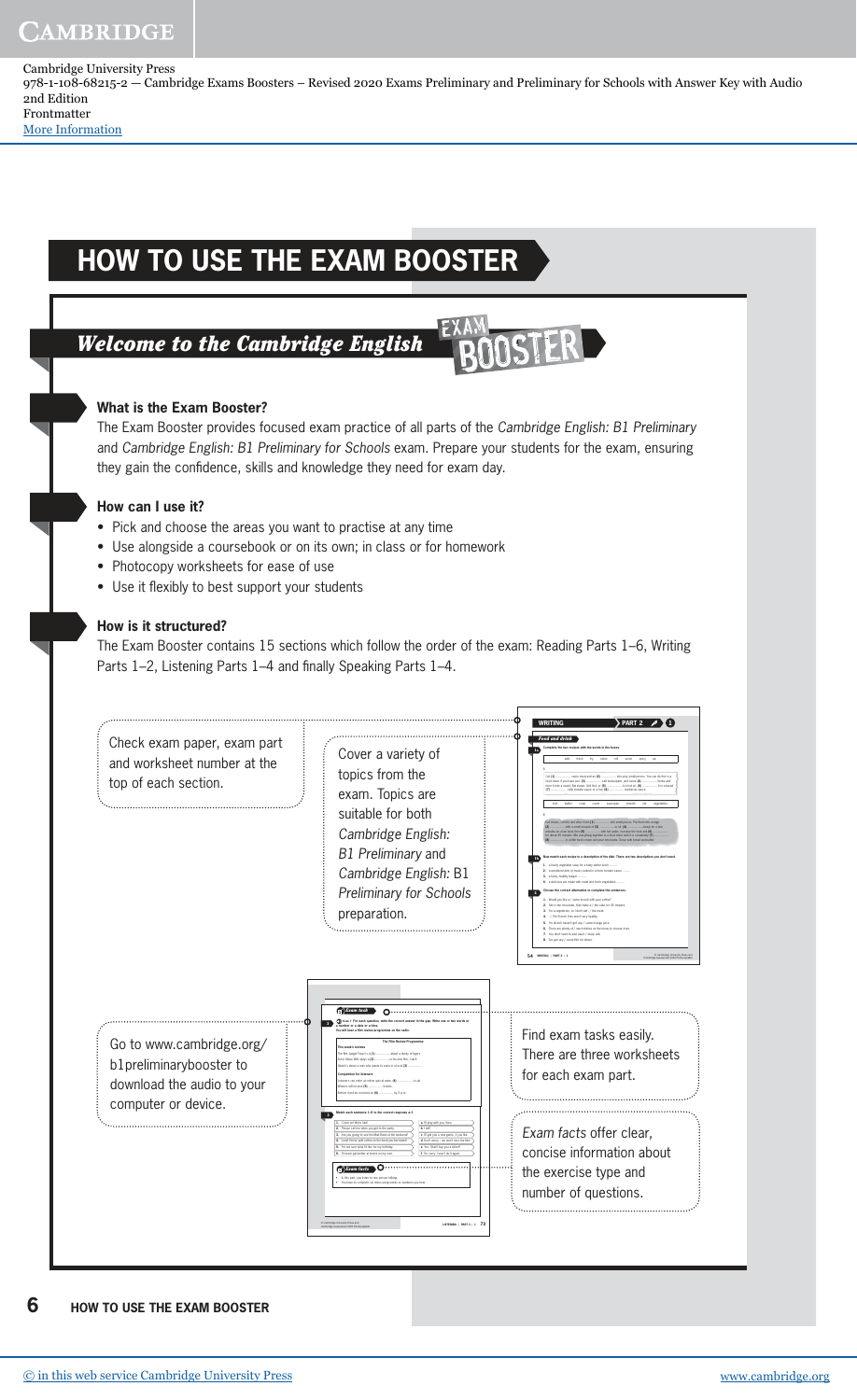Cambridge University Press 978-1-108-68215-2 — Cambridge Exams Boosters – Revised 2020 Exams Preliminary and Preliminary for Schools with Answer Key with Audio 2nd Edition Frontmatter [More Information](www.cambridge.org/9781108682152)



**HoW to USE tHE ExAM BooStER 7**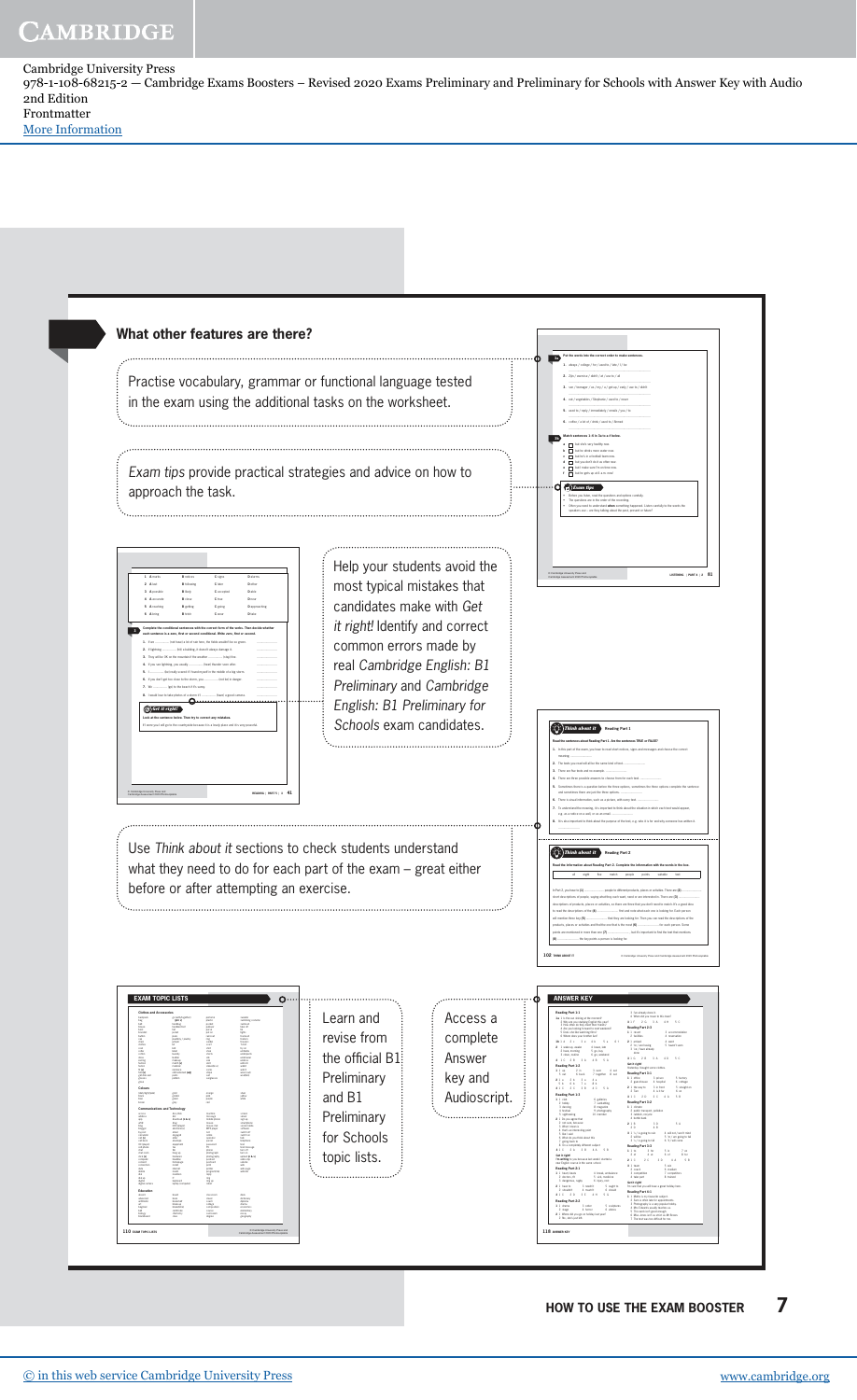Cambridge University Press 978-1-108-68215-2 — Cambridge Exams Boosters – Revised 2020 Exams Preliminary and Preliminary for Schools with Answer Key with Audio 2nd Edition Frontmatter

[More Information](www.cambridge.org/9781108682152)

## **ExAM oVERVIEW**

## Reading tasks  $\square$

|         |                         | Part Number of Number of<br>questions | marks | Task type                         | What do candidates have<br>to do?                                                                                                                                      |
|---------|-------------------------|---------------------------------------|-------|-----------------------------------|------------------------------------------------------------------------------------------------------------------------------------------------------------------------|
| Reading | $\mathbf{1}$            | 5                                     | 5     | 3-option<br>multiple choice       | Read five real-world notices,<br>messages and other short texts for the<br>main message.                                                                               |
|         | $\overline{2}$          | 5                                     | 5     | Matching                          | Match five descriptions of people to<br>eight short texts on a particular topic,<br>showing detailed comprehension.                                                    |
|         | $\overline{\mathbf{3}}$ | 5                                     | 5     | 4-option multiple<br>choice       | Read a longer text for detailed<br>comprehension, gist, inference and global<br>meaning, as well as writer's attitude and<br>opinion.                                  |
|         | 4                       | 5                                     | 5     | Gapped text                       | Read a longer text from which five<br>sentences have been removed. Show<br>understanding of how a coherent and well-<br>structured text is formed.                     |
|         | 5                       | 6                                     | 6     | 4-option multiple<br>choice cloze | <b>Read a shorter text</b> and choose the<br>correct vocabulary items to complete gaps.<br>An element of grammatical knowledge may<br>be tested, e.g. complementation. |
|         | 6                       | 6                                     | 6     | Open cloze                        | Read a shorter text and complete six<br>gaps using one word for each gap. Show<br>knowledge of grammatical structures,<br>phrasal verbs and fixed phrases.             |
|         | <b>Total</b>            | 32                                    | 32    |                                   |                                                                                                                                                                        |

## Writing tasks  $\mathscr{I}$

**45 mins**

**45 mins**

| Writing |                | Part Number of Number of<br>questions | marks | Task type                                  | What do candidates have<br>to do?                                                                                                                                                                 |
|---------|----------------|---------------------------------------|-------|--------------------------------------------|---------------------------------------------------------------------------------------------------------------------------------------------------------------------------------------------------|
|         | 1              |                                       | 20    | An email                                   | Write about 100 words, answering<br>the email and using the notes provided.<br>Candidates are assessed using four<br>subscales: Content, Communicative<br>Achievement, Organisation and Language. |
|         | $\overline{2}$ |                                       | 20    | Choice between<br>an article or a<br>story | Write about 100 words, answering the<br>question of their choosing. Candidates are<br>assessed using four subscales: Content,<br>Communicative Achievement, Organisation<br>and Language.         |
|         | Total          | 2                                     | 40    |                                            |                                                                                                                                                                                                   |

**8 ExAM oVERVIEW**

© Cambridge University Press and Cambridge Assessment 2020 Photocopiable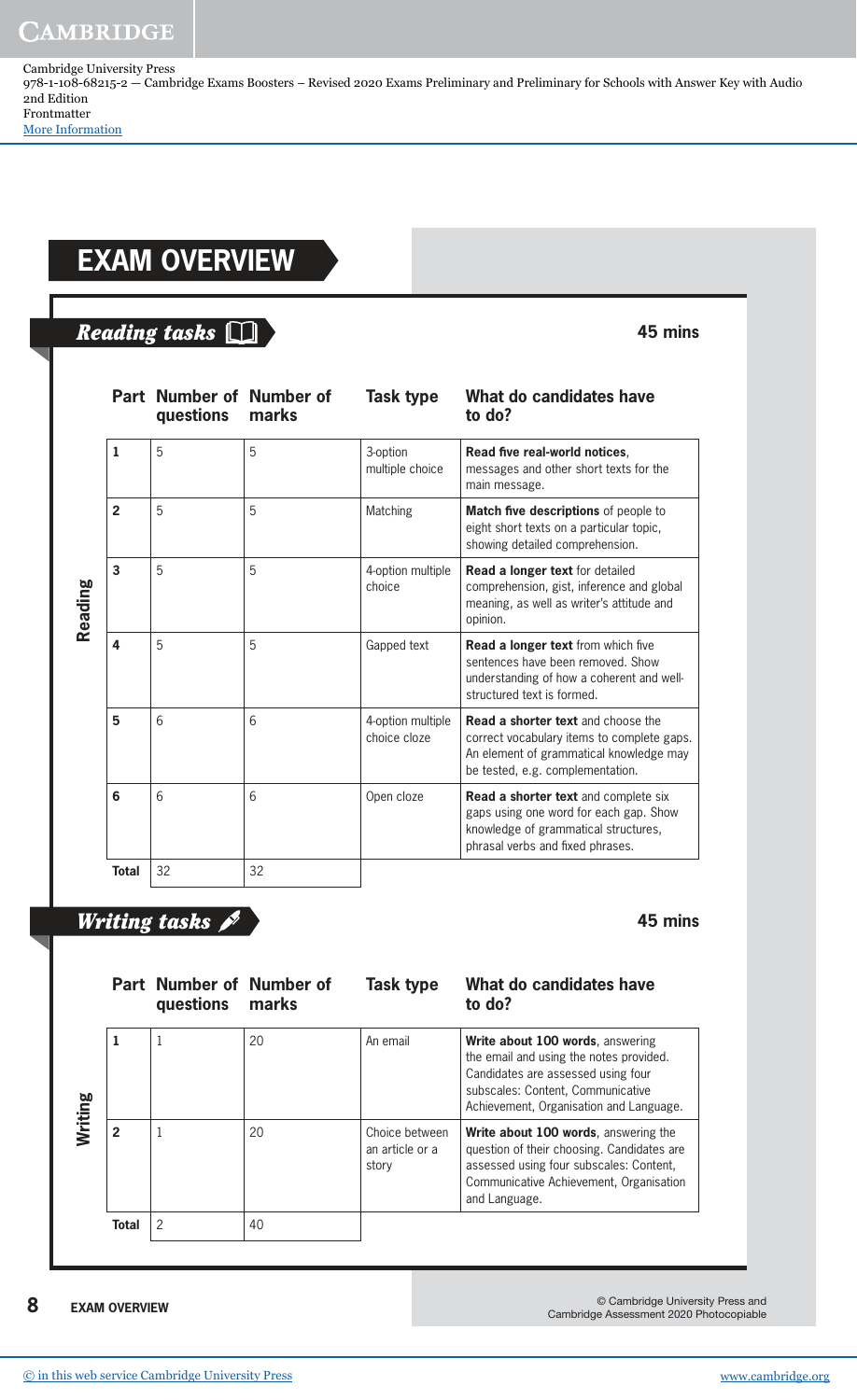Cambridge University Press 978-1-108-68215-2 — Cambridge Exams Boosters – Revised 2020 Exams Preliminary and Preliminary for Schools with Answer Key with Audio 2nd Edition Frontmatter

[More Information](www.cambridge.org/9781108682152)

| Listening tasks |  |  |
|-----------------|--|--|
|-----------------|--|--|

**about 30 mins (plus 6 minutes to transfer answers)**

|                  |              | Part Number of Number of<br>questions | marks | Task type                   | What do candidates have<br>to do?                                                                                   |
|------------------|--------------|---------------------------------------|-------|-----------------------------|---------------------------------------------------------------------------------------------------------------------|
| <b>Listening</b> | 1            |                                       |       | 3-option<br>multiple choice | Identify key information in seven short<br>monologues or dialogues and choose<br>the correct visual.                |
|                  | $\mathbf{2}$ | 6                                     | 6     | 3-option<br>multiple choice | <b>Listen to six short dialogues and</b><br>understand the gist of each.                                            |
|                  | 3            | 6                                     | 6     | Gap fill                    | Listen to a monologue and complete<br>six gaps.                                                                     |
|                  | 4            | 6                                     | 6     | 3-option multiple<br>choice | <b>Listen to an interview</b> for a detailed<br>understanding of meaning and to identify<br>attitudes and opinions. |
|                  | Total        | 25                                    | 25    |                             |                                                                                                                     |

## Speaking tasks

## **12–17 mins**

|          |                | <b>Part Timing</b> | <b>Interaction</b>               | <b>Task type</b>                                               | What do candidates have<br>to do?                                                    |
|----------|----------------|--------------------|----------------------------------|----------------------------------------------------------------|--------------------------------------------------------------------------------------|
|          | 1              | 2 minutes          | <b>Interlocutor</b><br>Candidate | Interlocutor asks<br>questions to<br>each<br>candidate in turn | <b>Respond to questions, giving factual or</b><br>personal information.              |
|          | $\overline{2}$ | 3 minutes          | Candidate<br>extended turn       | Extended turn                                                  | Describe one colour photograph,<br>talking for about 1 minute.                       |
| Speaking | $\overline{3}$ | 4 minutes          | Candidate<br>Candidate           | Discussion<br>task with visual<br>stimulus                     | Make and respond to suggestions,<br>discuss alternatives and negotiate<br>agreement. |
|          | 4              | 3 minutes          | Candidate<br>Candidate           | General<br>conversation                                        | <b>Discuss</b> likes, dislikes, experiences,<br>opinions, habits, etc.               |
|          |                | Total              | 30                               |                                                                |                                                                                      |

© Cambridge University Press and Cambridge Assessment 2020 Photocopiable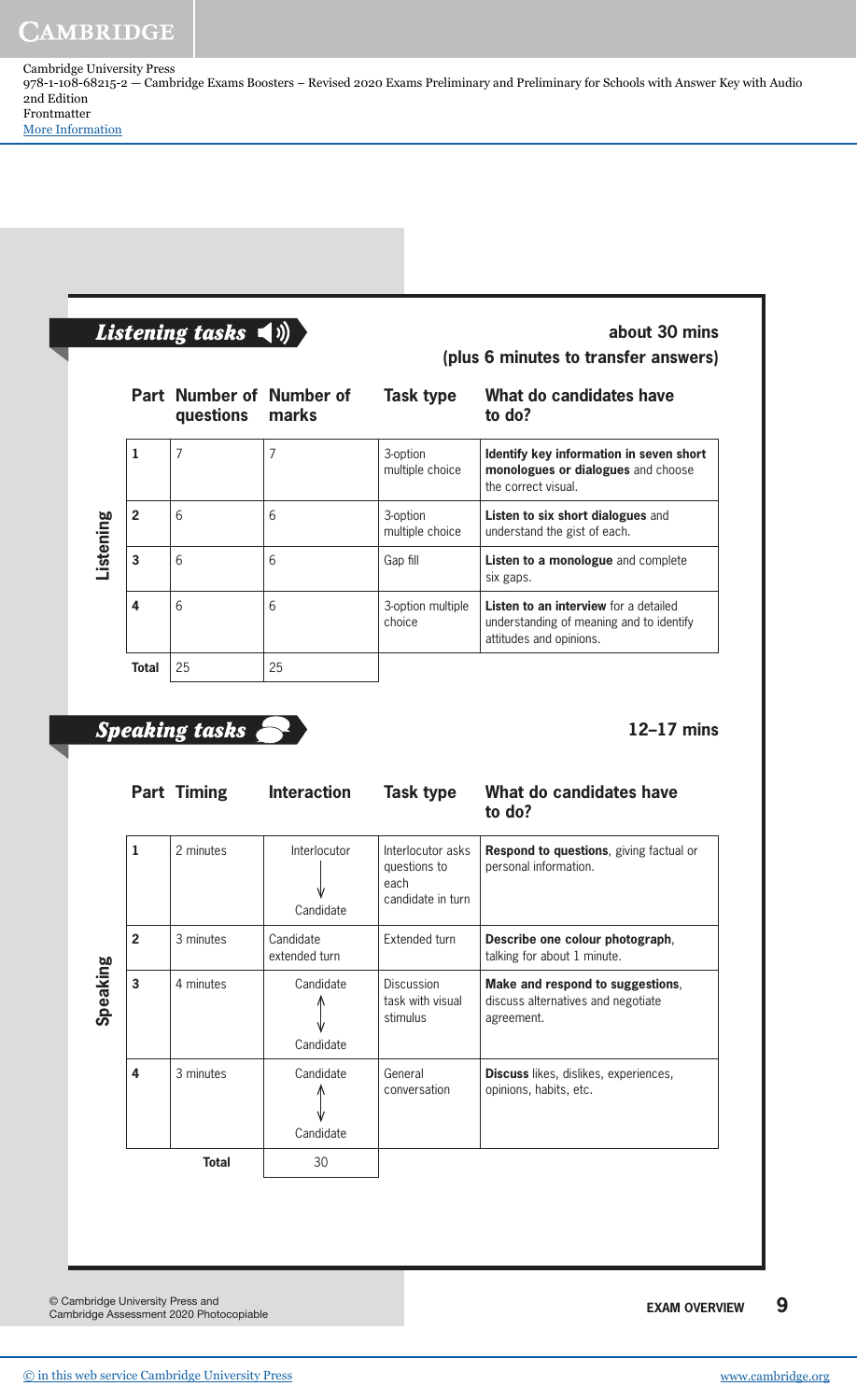[More Information](www.cambridge.org/9781108682152)

Cambridge University Press 978-1-108-68215-2 — Cambridge Exams Boosters – Revised 2020 Exams Preliminary and Preliminary for Schools with Answer Key with Audio 2nd Edition Frontmatter

## **Cambridge English**

## **The Cambridge English Scale explained**

A guide to converting *Cambridge English: B1 Preliminary* and *B1 Preliminary for Schools* practice test scores to Cambridge English Scale scores



*Cambridge English: B1 Preliminary* and *B1 Preliminary for Schools* are now reporting results on the Cambridge English Scale. For these exams, candidates receive an individual score for each of the four skills – Reading, Writing, Listening and Speaking. In the live exams, each of the skills is equally weighted, and a candidate's overall score is calculated by adding all of the individual scores together and dividing by four (and then rounding to the nearest whole number). A candidate's grade and CEFR level are based on their performance across the whole test, and there is no requirement to achieve a minimum score in each paper.

The following tables can be used as guidance to help you convert practice test scores to Cambridge English Scale scores.

Please note that these only apply when using oficial Cambridge practice tests.

The conversion tables are intended to help you provide an indication of your students' readiness to take the relevant exam. The scores you provide may not always reflect the results the students may achieve in a Cambridge English live exam. They should not be used to try to predict precise scores in the live exam, but can be a useful diagnostic tool, indicating areas of relative strength and weakness.

The scores needed on any given test to achieve the scores on the Cambridge English Scale shown in the tables below will vary due to a number of factors, so borderline scores need to be reviewed carefully. The borderline is approximately three Cambridge English scale score points above and below the score needed to achieve the level, e.g. 137–143 for Level B1. Students who achieve only slightly higher than the Cambridge English Scale score for a given level on a practice test may not achieve that level in the live exam, and we recommend that they continue working to improve so that they reach the desired level.



**Converting** *Cambridge English: B1 Preliminary* **and** *B1 Preliminary for Schools* **practice test scores to Cambridge English Scale scores**